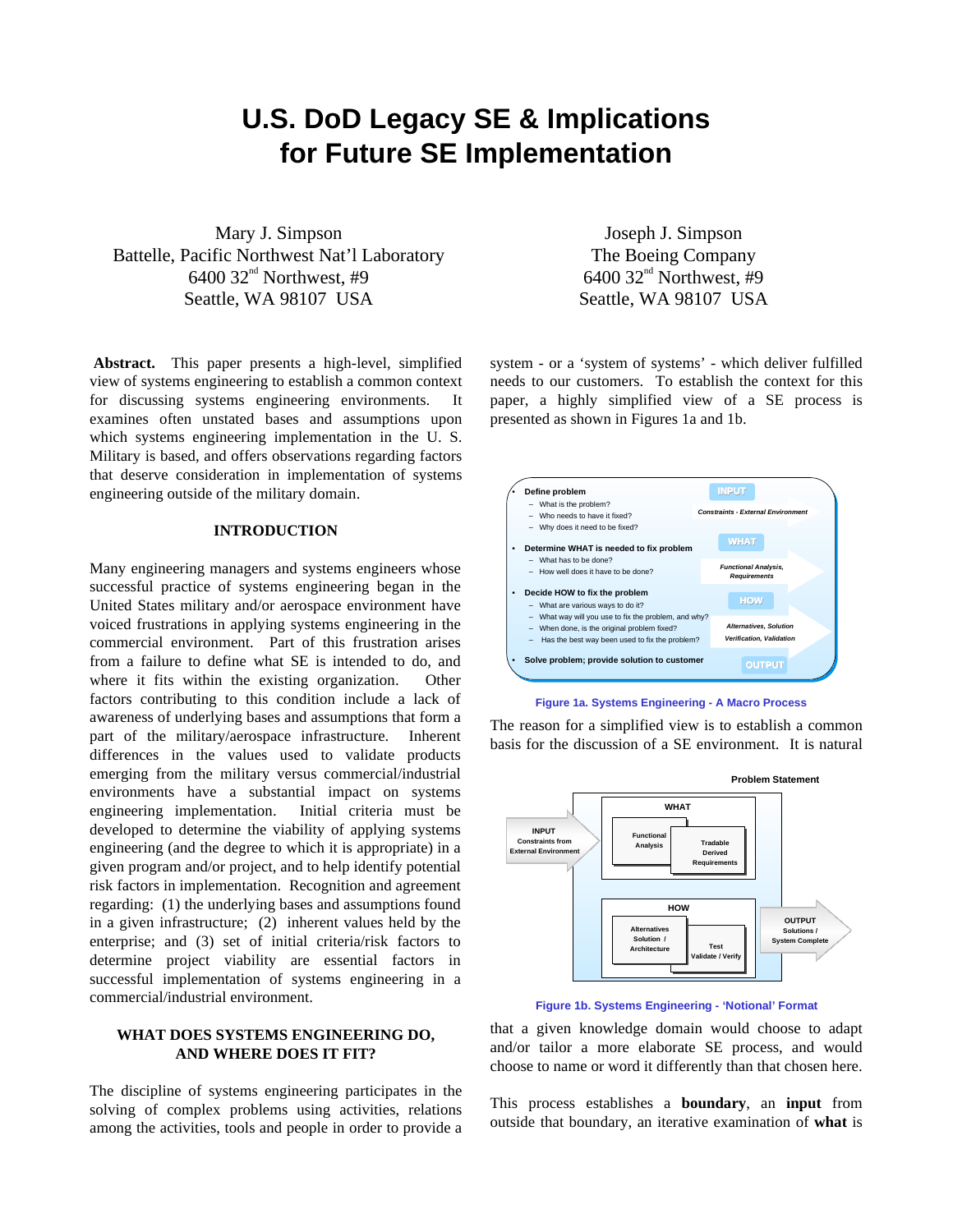needed for the system and **how** to deliver that need, and an **output** from the system to the outside environment.

One assumption made herein is that most SE processes are applied in an iterative fashion over the time duration of the system, in its knowledge domains, and its application of logic.



**Figure 2. The Nature of a Systems Approach Multi-Phased, Hierarchical, Multi-Dimensional Logic** Domains of Knowledge)

Figure 2 is a notional depiction of a SE process being applied repeatedly through a full spectrum of knowledge domains, logical hierarchies, and over time. To focus on a system's environment - rather than on the way people are organized to deal with that environment - it is further assumed that the question of where program/project management ends and systems engineering begins is irrelevant. For the purposes of this paper, critical information for successful implementation of a system is essential to the success of both program/project management and systems engineering.

# **THE MILITARY/AEROSPACE INFRASTRUCTURE**

Factors contributing to apparent difficulties in successful implementation of systems engineering in the commercial/industrial environment include the differences between the underlying bases and assumptions reflected in the military/aerospace infrastructure and those found in the commercial/industrial domain. To more fully understand these bases and assumptions, a brief overview of the military/aerospace "systems" approach to develop, produce, deploy and operate new systems is essential. This approach is clarified by an examination of the historical<sup>1</sup> United States Department of Defense (US DoD) Major System Acquisition (MSA) Process, and some of the documents that have been consistently generated as a part

l

of that process. The inherent logic of the US DoD MSA process, and a brief overview of acquisition activities performed in each of their developmental steps provide some insights regarding elements which may be present in the commercial and/or industrial domain**.** 

The logic behind the US DoD MSA process is described in Figure 3, "Major Program Justification – U. S. Military." A comprehensive justification is required in the DoD acquisition process to initiate major programs: a major potential program is formed, initial funding is received to proceed, and a Program Manager and a Program Executive Officer is assigned to begin. Acquisition programs are based on and justified by validated mission needs. Mission needs are generated as a direct result of continuing assessments of current and projected capabilities required to carry out national policy. A mission need may be to establish a new operational capability, or to improve an existing capability. The mission may also reflect a desire to exploit an opportunity to significantly reduce system ownership costs, or to significantly improve operational effectiveness of an existing system.



**Figure 3. Major Program Justification - U. S. Military**

## **US DoD JUSTIFICATION ACTIVITIES**

The main justification activities, reflected in Figure 3, are:

- **Mission (or Enterprise) Requirements Generation System.** The continuous evaluation of current system capability in the context of changing organizational policies and objectives. The process that identifies the needed improvements in mission capability.
- **Evolutionary Requirements Definition**. The results of the Mission Need Analysis is documented in the Mission Need Statement (MNS) which identifies and describes the mission need in terms of non-system specific objectives and general capabilities. Performance capability and characteristics, derived from the MNS are developed and refined in the Operational Requirements Document (ORD). Operation requirements are evaluated at each phase of program development.

<sup>&</sup>lt;sup>1</sup> As a result of current acquisition reform activities in the United States military/aerospace community, these processes are being changed and redefined. The initial reference is from the DoD5001.2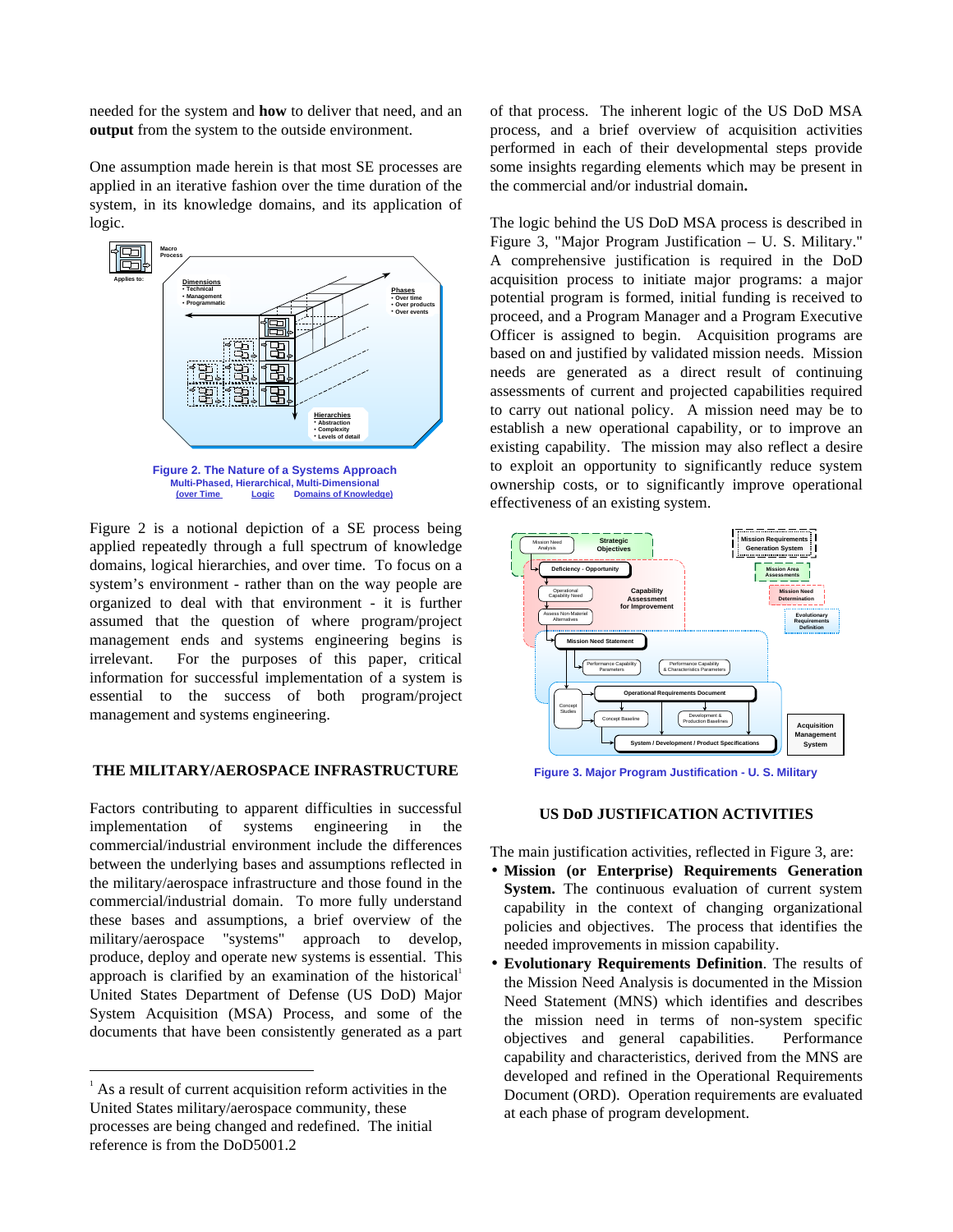• **Acquisition Management System.** The acquisition management system tracks and controls the application of the phases of the MSA process to ensure all required system capability and function is provided.

## **INTEGRATED PROGRAM SUMMARY (IPS)**

Once a validated mission need is established, the program is initiated and the acquisition process begins. Information accumulated prior to initiation of the DoD MSA Process includes an initial decision document called an Integrated Program Summary.



**Figure 4. Integrated Program Summary (IPS) & Appendices**

The Integrated Program Summary (Figure 4.) is expanded by program staff during the initial phase of DoD program/acquisition definition, is continuously updated as concepts are fleshed out, and assumes increasing importance as each milestone is met and another program phase is begun. As the primary decision document, an Integrated Program Summary - with its appendices - is used to facilitate top-level acquisition milestone decision making. A history of all decisions *including value judgments* is kept as part of the IPS record. The IPS provides a comprehensive summary of program structure, status, assessment, plans and recommendations by the Program Manager and the Program Executive Office:

- Summarizes where the program is versus where it should be,
- Describes where the program is going and how it will get there,
- Identifies program risk areas and plans for closing risks,
- Provides the basis for establishing explicit program cost, schedule and performance objectives and thresholds in the stand-alone acquisition program baseline and program-specific exit criteria for the next acquisition phase.

## **IPS APPENDICES**

Seven appendices to the IPS provide more in-depth program detail to decision makers (see Figure 5, "Integrated Program Summary Appendices"

**Appendix A.** "Program Structure and Schedule" describes the program phases and event timeline.

**Appendix B.** "Program Life-Cycle Cost Estimate Summary" provides the current estimate of total program life-cycle cost. The cost estimate is given by each major phase of system acquisition and operation.

**Appendix C.** "Acquisition Strategy Report" outlines the acquisition strategy that will be used to ensure the development of competitive prototypes and competitive alternative sources of supply are used for the system acquisition.

**Appendix D.** "Risk Assessment" describes the mission, technology, design, engineering, support, manufacturing, cost , and schedule risks for all known or potential risks..

**Appendix E.** "Environmental Analysis" describes the methodology and procedures for analyzing the systems environmental impacts and integrating that information with other considerations in the program management and acquisition process.

**Appendix F**. "Affordability Assessment" develops program cost data and compares it to other long term budget requirements and recommends the best way to provide the needed system capability within the stated budget constraints.





**Figure 5. Integrated Program Summary Appendices**

describes the current and future opportunities available to reduce cost and increase system effectiveness by cooperating with other programs that are doing similar things.

It should be noted that Appendices A, B, C, and F (Structure and Schedule, Life-Cycle Cost Estimate, Acquisition Strategy, and Affordability Assessment) are started to provide a basis for Phase 0 - that is, this preliminary information is gathered as a basis for initiating the formal US DoD MSA Process.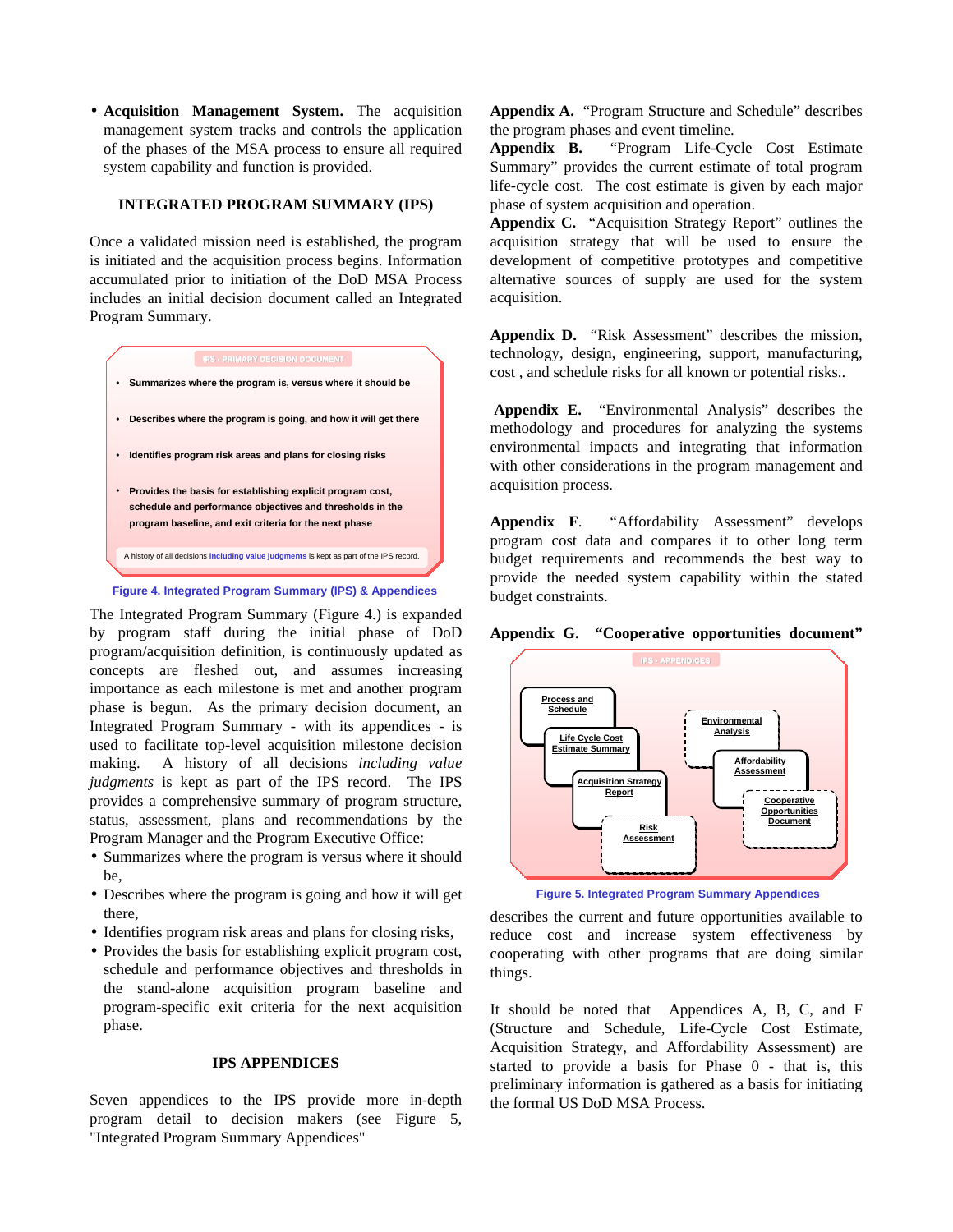## **THE US DoD SYSTEM**

The US DoD system acquisition process covers the total mission. The system itself includes:

- 1. The prime mission equipment,
- 2. The individuals that will operate and/or maintain the system,
- 3. The logistics support structure for the systems, and
- 4. The other elements of operational support infrastructure within which the system must operate.

Total system performance and cost of ownership are considered when addressing the constraints imposed by the requirements generation, planning, programming and budgeting processes, and also as part of cost, schedule and performance trade-offs performed by the systems engineering function.

## **US DoD OVERALL ACQUISITION PROCESS**

The US DOD acquisition process (see Figure 6, "Overall Acquisition Process") has five phases and five major milestones that provide a mechanism for comprehensive management and progressive decision making associated with the "system acquisition" process*. The first step in this process is the determination of mission need. This determination is completed by the US DoD, and can be considered Phase "-1" because it happens before Phase 0.* A validated mission need (completed by the US DoD) represents the successful completion of Milestone 0, which is the entry to Phase 0.



**Figure 6. Overall Acquisition Process**

**Phase 0.** "Concept Exploration and Definition" studies alternative concepts to identify the most promising solutions to validate mission needs. Work performed in this phase is primarily completed by a contractor, or several contractors, working on a **cost-plus basis**.

**Phase I.** "Demonstration and Validation" uses the results from the concept studies and evaluates them in terms of the acquisition strategy, cost, schedule, performance objectives

and projected "affordability constraints." Work performed in this phase is primarily completed by a contractor, or several contractors, working on a **shared risk basis**.

**Phase II.** "Engineering and Manufacturing Development" designs and develops the selected system using the techniques outlined in the "Systems Engineering Standard." This standard provides for the tracking and integration of the following areas: work breakdown structure, reliability and maintainability, computer resources, human factors, system safety, system security, quality and other engineering specific concerns. *System specifications or "A-specs" are usually found in this phase of US DoD program development.* Work performed in this phase is primarily completed by a contractor, or several contractors, working on a **fixed fee basis**.

**Phase III.** "Production and Deployment" produces the system. Work performed in this phase is produced by contractors, and then deployed out to the field for the operation and support activities described in Phase IV.

**Phase IV.** "Operations and Maintenance"is the final phase, which produces a discrete new system and operational capability to the program.

These phases, and the relative authority and responsibility associated with each phase, make the role of systems engineering in the military/aerospace infrastructure more clear.

#### **ROLE OF SE IN U.S. DoD**

 *The important and vital role of SE* (in the US DoD Major System Acquisition process) *is met by satisfying five basic objectives*:

- 1. Ensures that a project is completed on time, within budget and meet all life-cycle requirements;
- 2. Guides the definition, development and documentation of all life-cycle constraints and requirements necessary to meet mission needs;
- 3. Balances the system related products and processes to achieve an efficient solution to all user needs in each phase of the system life-cycle;
- 4. Delivers a complete set of documentation that thoroughly describes the system and its production and operation;
- 5. Provides appropriate cost, schedule, performance and risk data with which major high-level program management and control decision documents are prepared.

The systems engineering role, however, is subordinate and responsive to the overall project management and control process. Within the traditional DoD context, systems engineering is an essential part of program management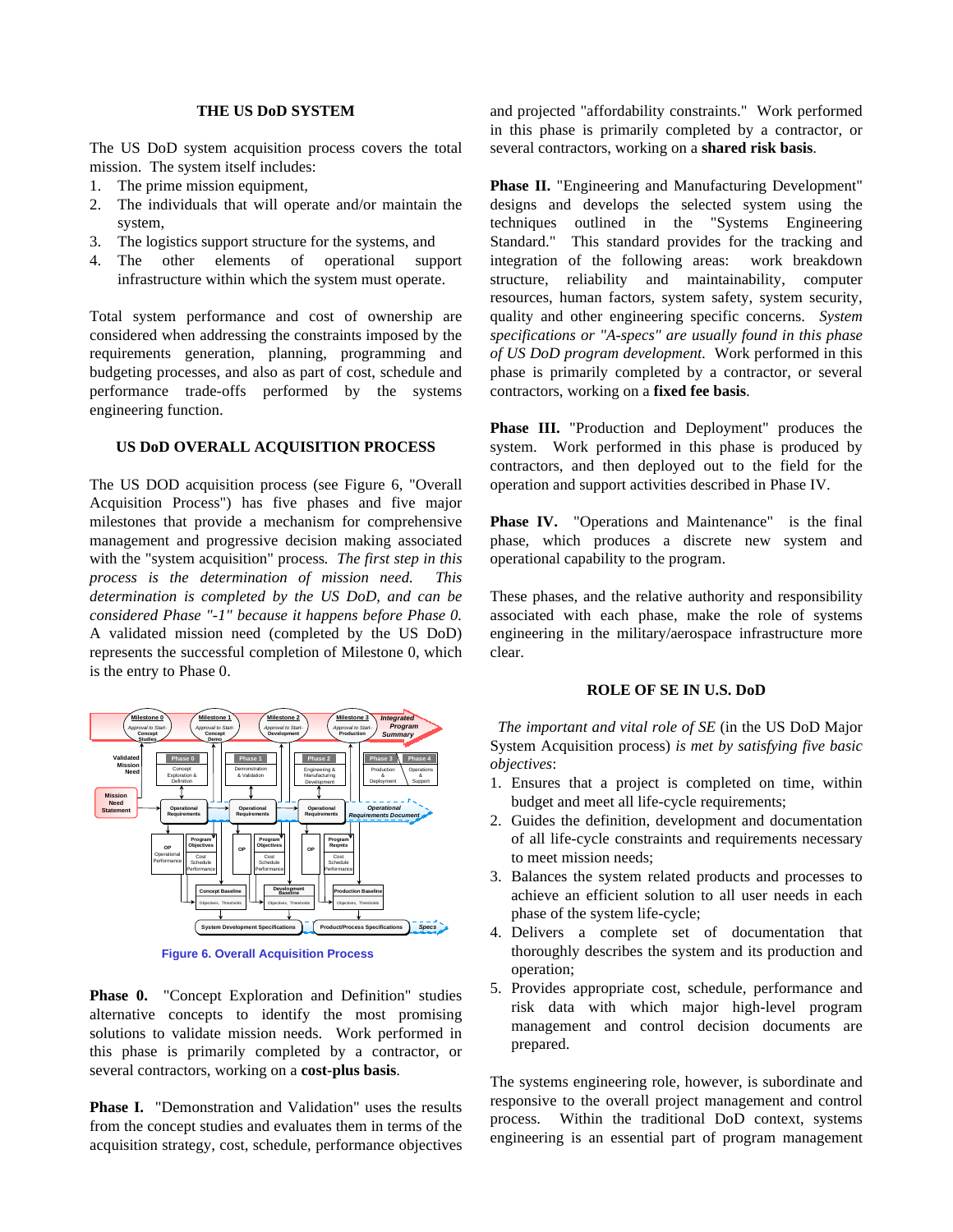and control. Systems engineering does not normally impact the selection of the program structure and schedule, program affordability assessment, program acquisition strategy and many other major operational aspects of a US DoD major systems acquisition. Most of these activities are already included as a transparent part of the existing infrastructure. Most systems engineers - whose initial exposure to SE is at the specification level - are not aware of this major set of assumptions and decision bases that predicate the work they are completing at a more detailed level in system development.

## **ADDRESSING SE OUTSIDE the DoD:**

Once the systems engineer has moved outside of the DoD environment, SE implementation needs to be considered in the context of the entire infrastructure and the system environment. This is often a different context than that used by many systems engineers in their DoD work. The boundaries of the new system, along with a comprehensive examination of the system and its environment, should be carefully analyzed and described - noting major anomalies and impacts. The environment includes existing decisionmaking structures, acquisition/funding processes, project and/or program management, and additional factors that may impact system success.

#### **1992 – U.S. Department of Energy**

One of the most notable recent SE implementations was initiated in 1992 at the Department of Energy's Hanford Site in Richland, WA as a part of their Tank Waste Remediation Project. As reported by B.G. Morais and M Grygiel , systems engineering was introduced into a culture devoted to environmental cleanup that was previously focused on the production of weapons grade thermonuclear materials. The management and control structure that was needed to address classified and defense concerns was not prepared and/or adequate to deal with regulator and public involvement necessitated by the regulatory environment that surrounds Hanford's environmental cleanup. As they learned more about the existing culture and environment, it also became clear that no comprehensive decision-making authority and process was in place for this system. Little agreement was held regarding criteria for determining how well the operation of cleanup should be performed.

To deal with the gaps in the system environment, Morais and Grygiel used a high-level workshop attended by the DOE, its Contractors, and stakeholders from the community to establish a common framework and context in which tank waste cleanup could be addressed. A high level view of an SE process was presented; mission objectives were developed; value measures were created to eventually rank alternatives; operational scenarios were established. Then the iterative process of determining

functions, requirements, alternatives, and tests for success was initiated.

Several notable conclusions emerged from this work and were stated in Morais' and Grygiel's paper. (1) Several key interface factors had not been finalized resulting in a need to establish a set of enabling assumptions so that work could proceed. Functioning under these assumptions results in risks that affect mission completion. (2) Substantial cultural and organizational change was continuing. The rate of change and need for applicable information was exceeding the length of time needed to perform and finalize analyses. (3) The establishment of the objectives and requirements from the Hanford cleanup mission and the larger mission of Environmental Restoration and Waste Management were not present during the early phases of the tank waste remediation process. This resulted in some redirection and revision of the sets of Alternatives as the process matured.

#### **1999 – Eastman Kodak Company**

In "Application of Systems Engineering Principles in Development of the Advanced Photo System", G. A. Mason, et. al., described the extensive efforts and accomplishments of Kodak in developing their innovative new photo system. Every aspect of their photographic system changed – from actual components to the way that the customer interacts with the product. Kodak needed to carefully manage that change, and decided to use systems engineering principles to do so. In different terms, this decision can be viewed as an initial mitigation of risk – and a beginning to a typical programmatic risk assessment.

Four key areas were identified that needed to be addressed by the management process during this change.

- 1. Providing an overall process for development and verification of system requirements, using a top-down approach that views the system as a whole and provides an orientation towards the life-cycle of the system.
- 2. Integrating existing development management processes by emphasizing the system environment that these processes exist within.
- 3. Integrating widely scattered technology, design, manufacturing and management efforts using "frontend" analysis of contributions to system performance.
- 4. Providing a framework for managing system level negotiations with our joint development partners and internal organizations.

It is interesting to note that the last three of these four areas are not necessarily assumed to be under the purview of the "classic" practice of systems engineering. Each of these same three areas are normally found in the DoD acquisition infrastructure in which classic SE is performed.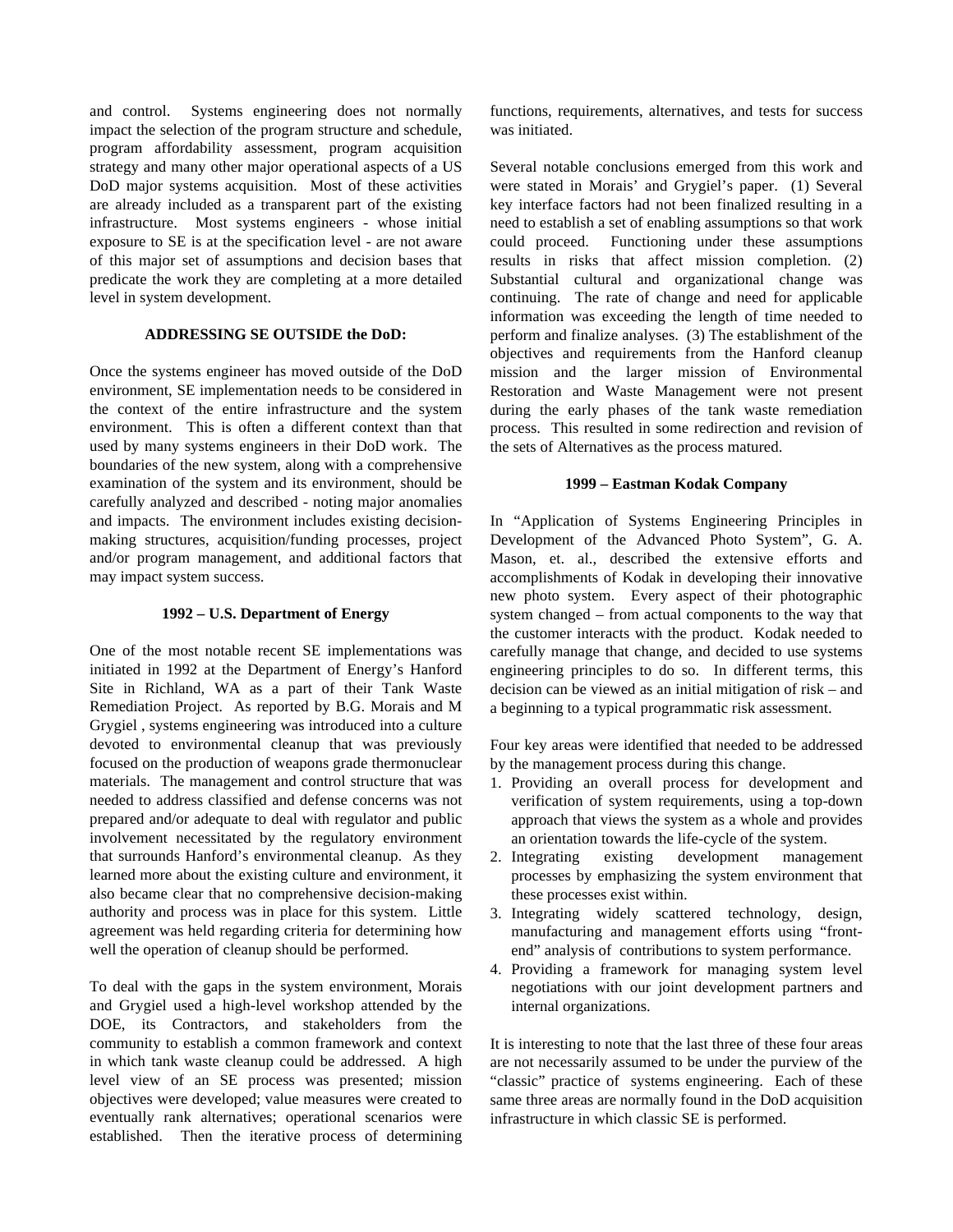Acquisition Strategy and the Environmental Analysis portions of an Integrated Program Summary (IPS) address the objective listed as Number  $2 -$  "Integrating existing development management processes by emphasizing the system environment that these processes exist within." Number 3 – "Integrating widely scattered technology, design, manufacturing and management efforts using "front-end" analysis of contributions to system performance" – is initially found as a part of Acquisition Strategy and Cooperative Opportunities within the IPS. It also is largely considered within the Operational Requirements when validating the Mission Need (as a part of the performance capability assessments), often prior to initializing SE activities on the Program. "Providing a framework for managing system level negotiations with our joint development partners and internal organizations" is a vital part of the Acquisition Strategy of the IPS. Also, it is intrinsic to the well-defined decision structure and framework that exists in the U.S. Military.

It is likely that careful consideration of factors not automatically practiced as a part of "military DoD-style" SE contributed substantively to the success of the Advanced Photo System efforts at Kodak.

## **1999 – Extended Enterprise in Aerospace Sector**

In "Designing an Optimal Product Introduction Process for an Extended Enterprise in the Aerospace Sector", Ben Clegg, Alison Boardman, John Boardman, and Rachel Mason-Jones provided insights regarding the complexity encountered by multiple organizations when using an extended enterprise – comprising systems of systems - to tackle complex new aerospace products. A primary advantage of such joint product development is to allow systems expertise and commercial risk to be shared. The key disadvantage is that product lead-time and costs tend to rise with the increase in project management complexity. The main thrust of their research examined when and how individual systems become effectively bound to make up a single system.

One of the primary objectives by the participating companies in the extended enterprise was the hope that a process for product introduction would be developed that has *joint* ownership by them all. As each of the various models used by the companies was reviewed, a number of characteristics were noted that needed to be common within the development of the new process. These observed characteristics included:

- Stage and review gates that were defined differently in each company,
- Supply chain timing and operational implementation that conflicted with certain practices of concurrent engineering and principles,
- The boundaries and timing of the PIP (e.g., when is it initiated, should it include new capability acquisition activities, when is it complete, …) need to be established,
- Identifying links (either in a 'liaison' or collaborative' capacity) between the companies.

Other differences that were noted between the companies will undoubtedly have impacts on the eventual success of an extended enterprise. One area was in the description and focus of system boundaries – wherein (1) 'internally focused' activities neglected efforts for external supply base communications and (2) 'engineering focused' activities neglected financial and commercial implications of new product introduction. Another area of contrasts was in acquisition and funding practices as exercised by the different companies. The existing financial basis of a company, its overall acquisition strategy and long term investment capital reserves will substantially impact the relative risk the company is willing to bear as well as the kind of contracting strategies it can deploy. One more area of needed agreement between extended enterprise companies was in the timing of, and incorporation of, higher level system change in the PIP – so that manufacturing and engineering can respond with risk mitigation for change.

This research paper describing the extended enterprise in the aerospace sector has established numerous and important criteria that will need to be incorporated into successful implementation of the product introduction process, and in systems engineering.

# **2001 – GAO … Better (Weapon) System Outcomes**

In their recently released report "BEST PRACTICES, Better Matching of Needs and Resources Will Lead to Better Weapon System Outcomes", the U.S. General Accounting Office (GAO) provided recommendations on best practices based on nine case studies – six from the U.S. military, and three from major commercial programs. Although these recommendations were directed to the Secretary of Defense, they are widely regarded as being applicable across major commercial programs.

These GAO recommendations address issues related to realigning the mechanics and incentives of requirements setting and program approval processes with the need to match customer expectations and developer resources *before weapon system programs are started.* The GAO recommends for executive action that:

1. Systems engineering be utilized to align customer requirements and contractor capabilities prior to program initiation,

2. The major systems acquisition process be changed to reduce the pressures that encourage setting high and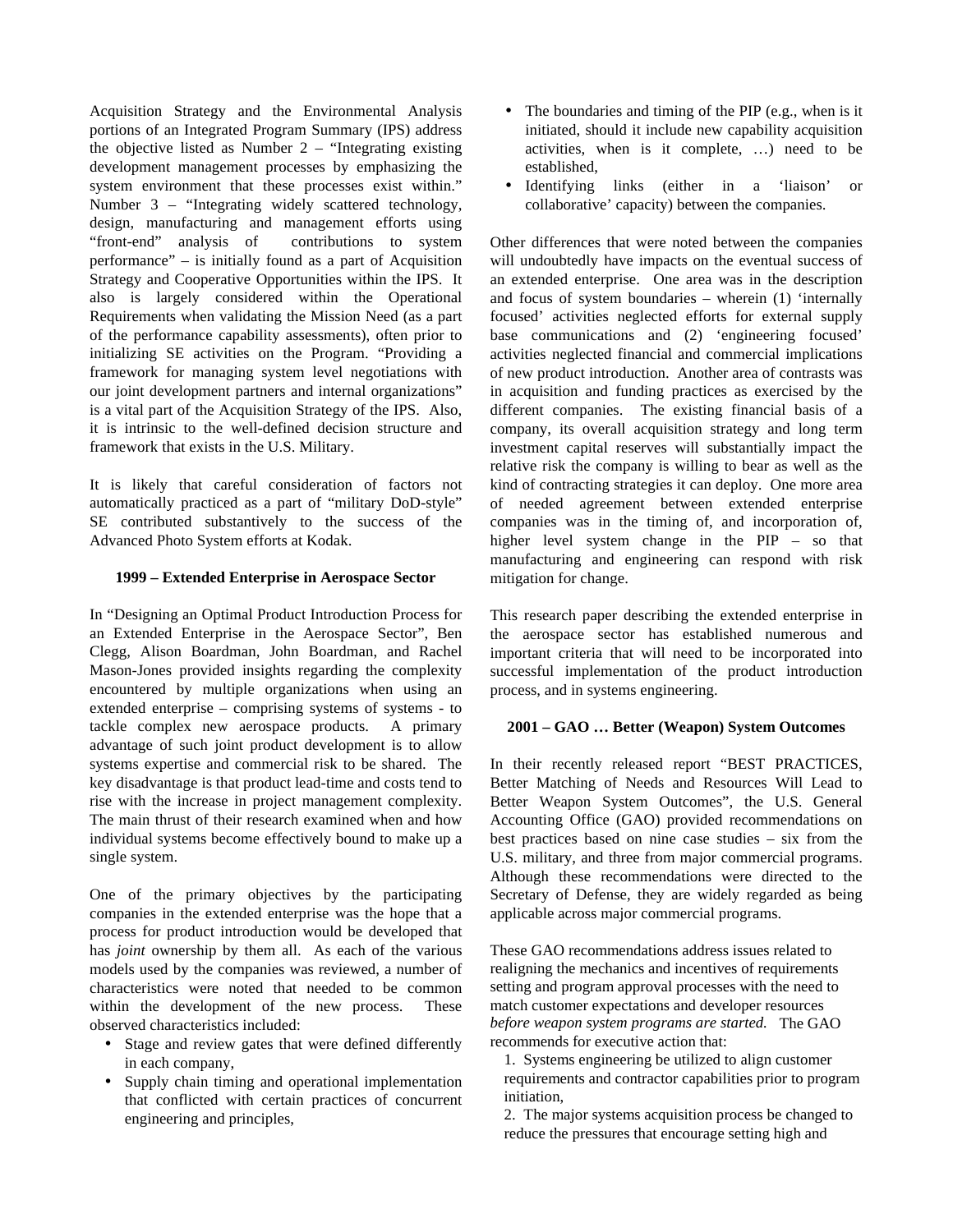inflexible requirements to win the competition for program approval,

3. It be required, as a condition for starting a new weapon system program, that sufficient evidence exists to show there is a match between a weapon system's requirements and the resources the program manager has to develop that weapon.

The principal findings from the GAO include:

1. Timely match of requirements and resources is critical to product development outcomes. Key to the successful cases was the ability to make early trade-offs either in the design of the product or in the customer's expectations to avoid outstripping the resources available to product development.

- Early matching of customer expectations and developer's resources is critical to program success,
- Trade-offs are critical to matching customer expectations with developer resources before starting product development,
- When matching did not occur before program launch, developers were forced to add unplanned resources.

2. Several factors enable customer's needs and developer's resources to be matched before program launch.

- Systems engineering tools are critical for identifying gaps between developer's resources and customer's expectations [SE...lays the factual foundation for pragmatic negotiations],
- Flexibility in setting requirements is key to closing gaps between customer expectations and developer resources,
- Balance in the roles of the customer and product developer makes for effective trade-offs.

3. Characteristics of DOD's acquisition process make it hard to match needs and resources before program launch.

- Current process puts requirements setting and systems engineering on opposite sides of the launch decision,
- Incentives of current process create pressure on product requirements,
- More successful weapon system programs have departed from the normal process,
- Constructive changes in DOD's policy not enough to match customer expectations with developers' resources.

Comments from the DOD in general agree with these recommendations and findings. Similar to the activities required for a DoD systems engineer to transition to the commercial arena, this report suggests a structural realignment in the DOD system acquisition process that moves their process closer to commercial practices.

# **CONCLUSIONS**

This paper established a high-level, simplified view of systems engineering as a common context for discussing

systems engineering environments. The underlying bases and assumptions upon which the practice of systems engineering in the U. S. Military depends are far reaching. Successful SE implementation in commercial enterprise depends heavily on the ability to determine and recognize which factors are already a part of the existing environment or infrastructure in which the new/improved system is planned – and those that are not. For systems engineers whose experience is largely on DoD systems, it is important to be aware of these factors before initiating SE in the private commercial sector. The most critical are those that have been addressed within the overall Acquisition Infrastructure – especially the Integrated Program Summary and its appendices. Careful consideration of the system boundaries and a description of the environment of the system space should be made prior to acquisition, purchase and the decision to proceed. As significant risks to the technical program are attributable to the lack of a decision framework, a functional management process that includes a clear decision-making process is mandatory. Further, the recent GAO report recommends an initial decision-making process, prior to program initiation, that matches customer requirements and resource capabilities as a program cost and schedule risk reduction mechanism

#### **REFERENCES**

Clegg, Ben, Board, Alison, Boardman, John, Mason-Jones Rachel, 'Application of Systems Engineering Principles in the Development of the Advanced Photo System,'  $9<sup>th</sup>$  Annual Symposium of INCOSE, Brighton, England, 1999.

Mason, Gregory A., McGrath, William E., Rutter, Christine K., Sherwood, W. Brian, Silva, Fernando G., Spense, John P., Tsao, How J., 'Designing an Optimal Product Introduction Process for an Extended Enterprise in the Aerospace Sector,'  $9<sup>th</sup>$  Annual Symposium of INCOSE, Brighton, England, 1999.

Morais, Bernard G., Grygiel, Michael, 'Application of Systems Engineering into an Ongoing Operation,  $4<sup>th</sup>$ Annual International Symposium of INCOSE, San Jose, CA, 1994.

U.S. GAO-01-288, "BEST PRACTICES, Better Matching of Needs and Resources Will Lead to Better Weapon System Outcomes," March 2001.

U. S. DoD Directive 5000.1, "Defense Acquisition," February 23, 1991.

U. S. DoD Directive 5000.2, "Defense Acquisition Management Policies and Procedures," February 23, 1991.

## **BIOGRAPHY**

**Joseph J. Simpson.** Joseph J. Simpson's interests are centered in the area of complex systems including system description, design, control and management. Joseph has